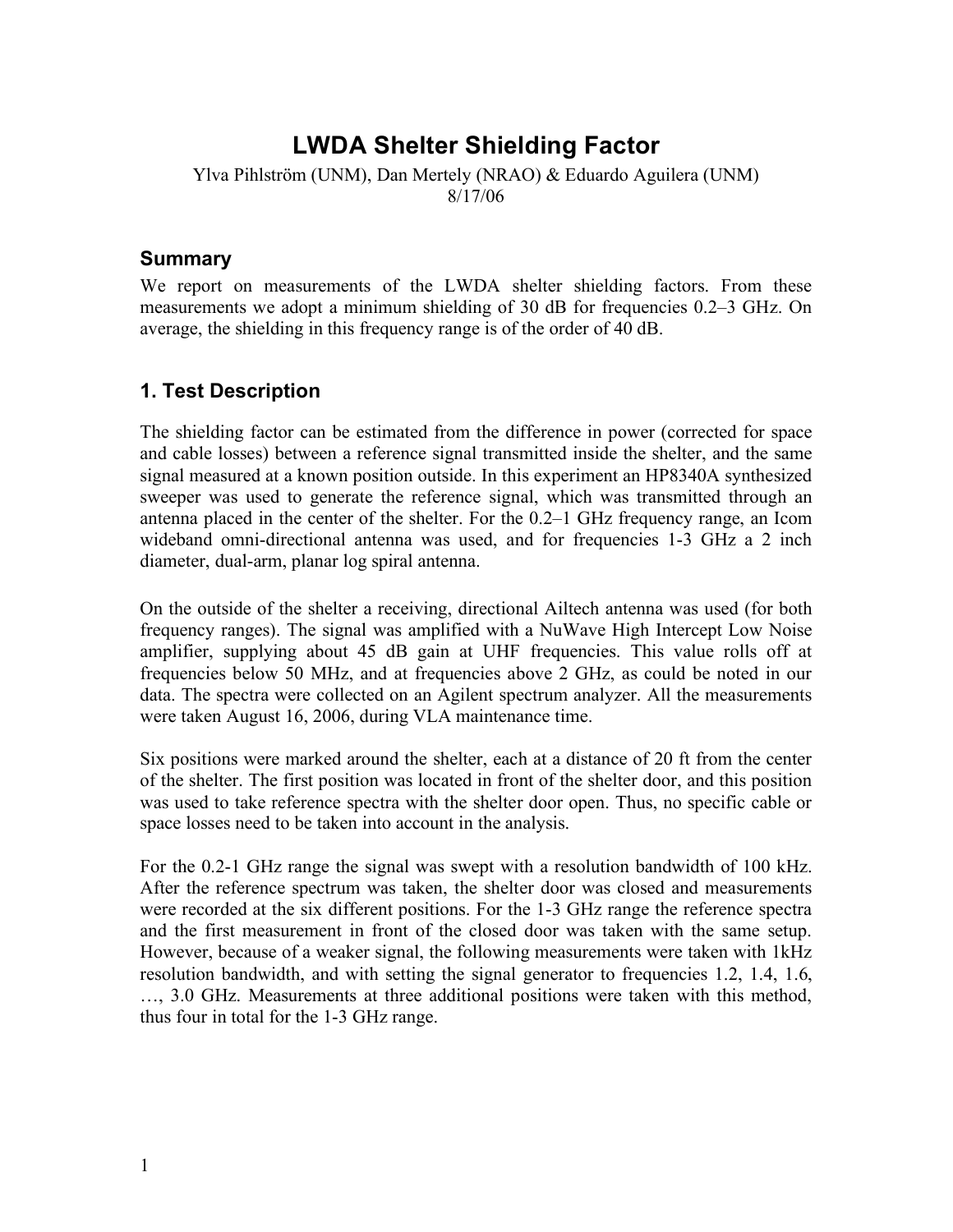## **2. Analysis**

Because the spectrum analyzer and the signal generator might have different step widths, the spectrum analyzer might not record the peak power at every single frequency. Therefore, a filter selecting the peak within a 50 MHz bandwidth was applied to every spectrum after the measurements. Further, for each frequency the maximum detected signal at any of the six (four) positions were determined. The difference between this maximum detected signal and the reference signal will therefore illustrate the worst scenario. Figure 1 shows this resulting minimum shielding factor, with a  $3<sup>rd</sup>$  order polynomial fitted to each of the two frequency ranges. Considering an estimated noise of 5 dB in the data, the polynomial indicates that the minimum shielding of the shelter is 30 dB. This is slightly better than the minimum shielding level of 20 dB estimated by Kerkhoff (2006), probably because the Kerkhoff measurements were done inside a warehouse with possible reflections off the walls.

Instead of taking the maximum of the six positions for the 0-1 GHz range, we also considered the average. Figure 2 displays the resulting average shielding factor, which is about 40 dB (10 dB above the minimum shielding level).

Considering each spectrum individually, it is not surprising that the least amount of shielding was found in directions in front of the LWDA shelter door. We also discovered that pointing the receiving antenna slightly downward toward the shelter floor seemed to pick up more signal power.



#### Minimum Shielding 0-3GHz

Figure 1. Minimum shielding factor of the LWDA shelter, the blue line is the data and the black solid line is a  $3<sup>rd</sup>$  order polynomial fitted to the data.